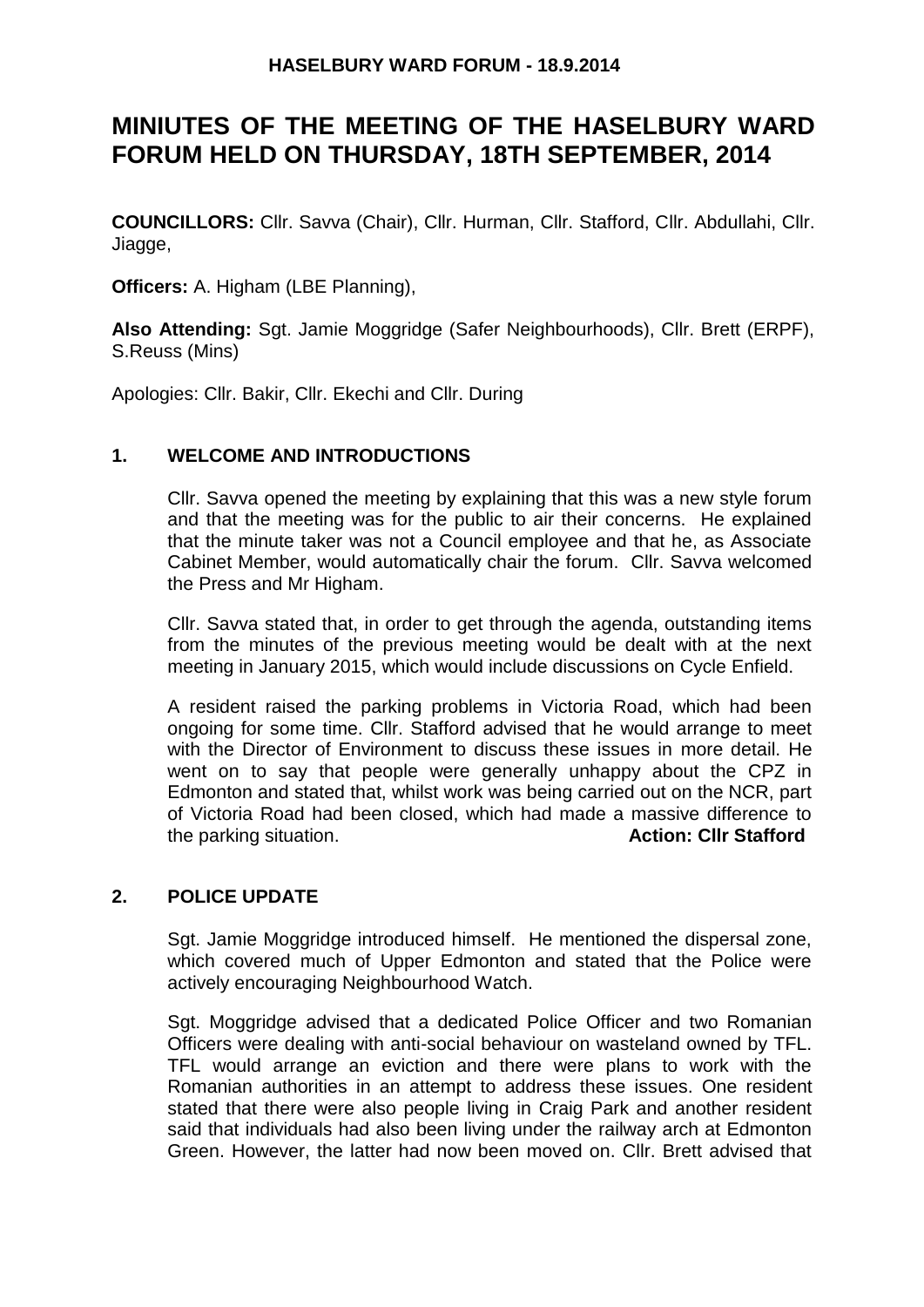#### **HASELBURY WARD FORUM - 18.9.2014**

there was a Charity operating in Enfield that picked up people sleeping rough. Where such people were upsetting wildlife, there was a Wildlife Crime Officer.

The mobile van had been out in Haselbury ward and Police had engaged with many school pupils. Sgt. Moggridge and the Schools Officer would set up individual twitter accounts to keep in touch with younger people.

Prostitution was an ongoing problem in Upper Edmonton and an operation was being carried out that evening. News of any arrests would be given at the next meeting. Operation Spyder was also ongoing.

Crime figures - Based on 8 areas of crime compared to August 2013 - Edmonton Green had one additional burglary (non dwelling) and 1 additional theft of motor vehicle. All other crimes had reduced. Haselbury - increase in violence only. Upper Edmonton - increase in burglary dwelling, burglary (non dwelling) and violence.

Sgt. Moggridge explained that a Met wide review of the Safer Neighbourhood Teams hours and responsibilities was taking place, as the Public had missed seeing Officers on the beat.

A resident asked what constituted harassment, as the Police had stopped him in Church Lane, as people from the Temple had apparently reported that he was taking photos. There was no evidence of this and Sgt. Moggridge confirmed that it would not have been illegal, if he had done so. He also stated that Police were unlikely to prosecute for waste of police time in such an instance.

## **3. ENFIELD RESIDENTS PRIORITY FUND**

Cllr. Brett confirmed that, in spite of Government cuts, Enfield Council was continuing with the fund, as it had proved very popular. 600 projects had been undertaken, including mentoring, sports, a small park, IT for Asian families etc. The total amount for this year had been reduced to £700,000, of which £243,390 had been allocated to the Edmonton area. Applications should be made as before, but the criteria had changed. There was now a maximum of £5000 per application per ward and each organisation could only make one application per ward, although the project could cover more than one ward. Although all three Ward Councillors should agree with the project, only one needed to sign the form before it went before the Sub-Committee.

## **4. PLANNING ISSUES**

Mr Higham confirmed that there had been no grounds to refuse the application to rebuild the Tamil Temple in Church Lane. The larger building had been refused and the footprint would be smaller than the current one, the same conditions applying, i.e. no more than 100 people on site apart from the Festival as a one-off annual event. He was aware that residents had expressed concerns and had attended a meeting the previous week with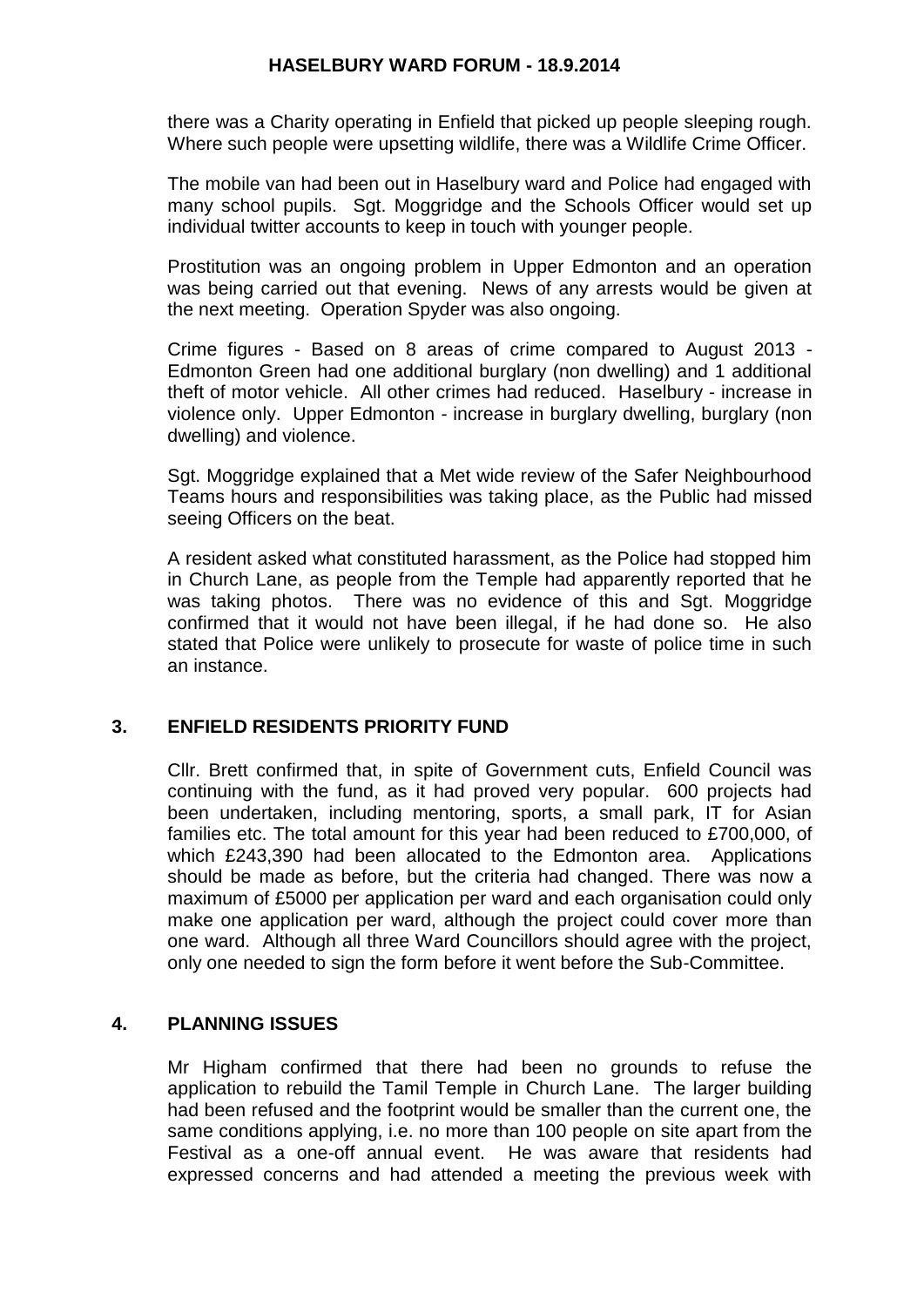#### **HASELBURY WARD FORUM - 18.9.2014**

representatives from the Temple, where certain issues were resolved. There would be a follow-up meeting. Mr Higham confirmed that any expansion or change of use would require a new application.

A resident raised concern regarding residents' access to the alleyways behind certain properties in Church Lane and Latymer Road . It also appeared that the alleyway in the Latymer Road vicinity was being used for storage. Mr Higham stated that the Council had no control over who bought the properties or had access, but that they had looked at the temporary building and storage facilities. He confirmed that one area was in the process of being cleared following last week's meeting. .

A resident of Church Lane advised that since the start of the demolition, juggernauts had been coming down the road. On the previous Tuesday a large crane lorry had arrived at 6.30 am and one had been forced to reverse into St. Joan's Road. The Site Manager was not instructing the drivers which entrance to use. Mr Higham confirmed that construction nuisance was not a reason to refuse planning permission, but that the Council had powers over noise levels and hours of working/deliveries.

Discussion took place regarding the location of the Temple in Church Lane and Cllr. Stafford acknowledged concerns regarding this.

A resident referred to a recent planning application in Church Street, which, although apparently refused, the work appeared to have started. Mr Higham explained the planning application process and how this might apply to this particular application. He would however instruct the Planning Enforcement to look into this matter and advise of the outcome. **Action: Andy Higham**

4 Church Street - Take-away Restaurant. – This matter was currently in the hands of the Planning Enforcement Team. Future updates would be provided accordingly.

Charity Hall - Cllr. Stafford advised that negotiations continued with the Trustees (All Saints Church).Further updates would be provided once the negotiations had been finalised.

## **5. COUNCIL BUDGET**

Cllr. Stafford stated that due to Government cuts the Council had had to save £74 million over the last four years. This had been achieved and they had balanced the budget without increasing Council tax. They now had to save a further £62 million over the next 4 years. Enfield Council did not want to make redundancies but could reduce up to 500 staff members through early retirement, voluntary redundancy and non- use of agency staff. There would be a 3 to 4 month consultation on the budget through forums etc. The Budget would then be set at the end of March 2015. The Council hoped to avoid an increase in Council Tax.